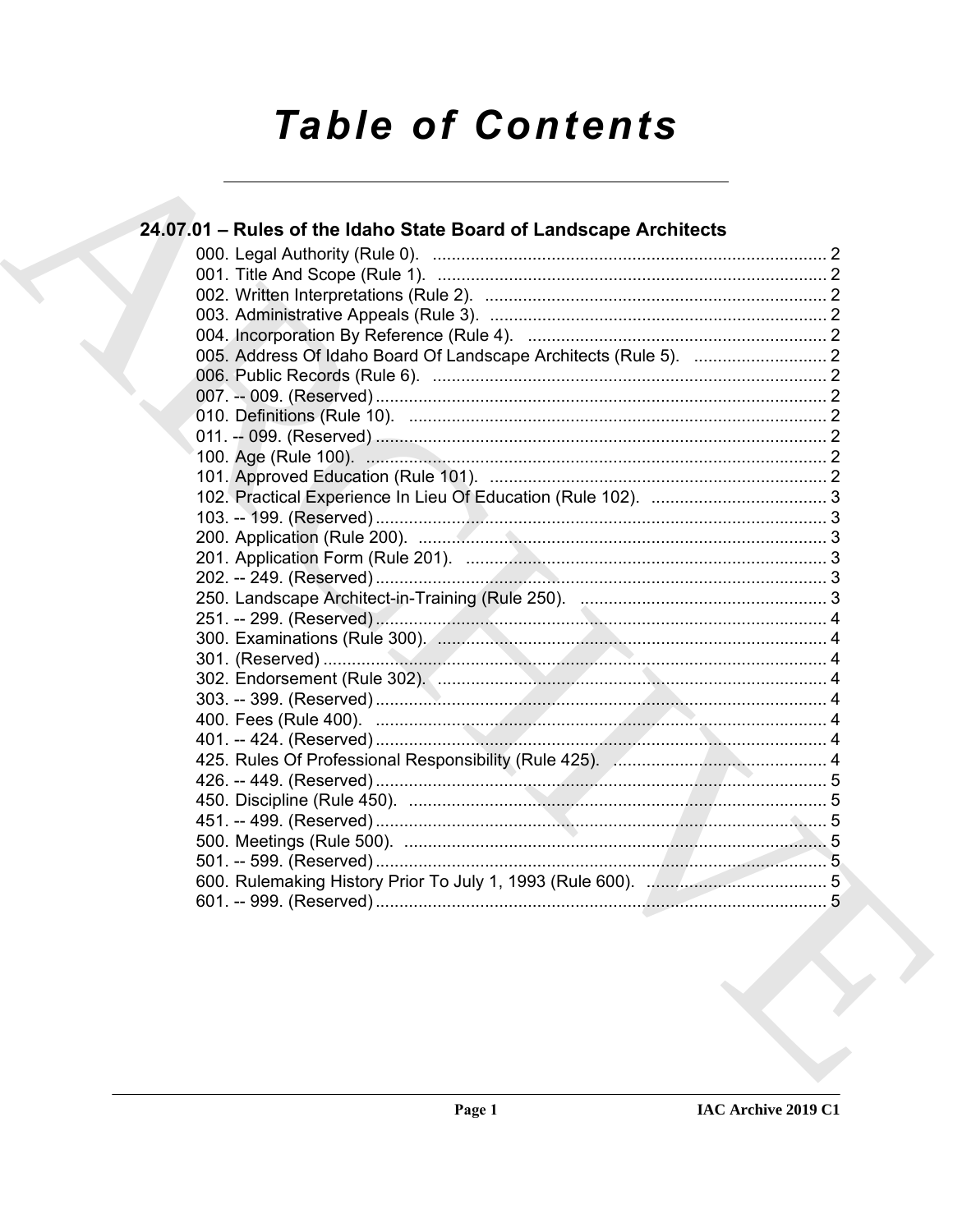#### **IDAPA 24 TITLE 07 CHAPTER 01**

#### <span id="page-1-0"></span>**24.07.01 – RULES OF THE IDAHO STATE BOARD OF LANDSCAPE ARCHITECTS**

#### <span id="page-1-21"></span><span id="page-1-1"></span>**000. LEGAL AUTHORITY (RULE 0).**

In accordance with Section 54-3003, Idaho Code, the Idaho State Board of Landscape Architects shall promulgate rules which implement the provisions of Chapter 30, Title 54, Idaho Code. (7-1-93)

#### <span id="page-1-23"></span><span id="page-1-2"></span>**001. TITLE AND SCOPE (RULE 1).**

These rules shall be cited as IDAPA 24.07.01, "Rules of the Idaho State Board of Landscape Architects." (11-25-94)

#### <span id="page-1-24"></span><span id="page-1-3"></span>**002. WRITTEN INTERPRETATIONS (RULE 2).**

The Board may have written statements which pertain to the interpretation of the rules of this chapter. Such interpretations, if any, are available for public inspection and copying at cost in the main office of the Bureau of Occupational Licenses. (3-20-04) Occupational Licenses.

#### <span id="page-1-14"></span><span id="page-1-4"></span>**003. ADMINISTRATIVE APPEALS (RULE 3).**

Administrative appeals shall be governed by the Administrative Procedure Act, Title 67, Chapter 52, Idaho Code. (3-20-04)

#### <span id="page-1-20"></span><span id="page-1-5"></span>**004. INCORPORATION BY REFERENCE (RULE 4).**

The document titled the Council of Landscape Architectural Registration Boards (CLARB) Model Rules of Professional Conduct as amended February 2007, referenced in Subsection 425, is herein incorporated by reference. (3-26-08)

#### <span id="page-1-13"></span><span id="page-1-6"></span>**005. ADDRESS OF IDAHO BOARD OF LANDSCAPE ARCHITECTS (RULE 5).**

**24.07.01 - RULES OF THE IDANO STATE BOARD OF LANDSCAPE ARC[HI](mailto:lar@ibol.idaho.gov)TECTS**<br>
1991. LEGAL ALTITORITY (BULLE)<br>
1992. THE AND SCOPE (RELET II).<br>
1993. THE AND SCOPE (RELET II).<br>
1993. THE AND SCOPE (RELET II).<br>
1993. THE AND SCOPE ( The office of the Board of Landscape Architects is located within the Bureau of Occupational Licenses, 700 W. State Street, Boise, Idaho 83702. The Bureau is open between the hours of 8:00 a.m. and 5:00 p.m. each day except Saturdays, Sundays and holidays. The phone number of the Board is (208) 334-3233. The Board's fax number is (208) 334-3945. The Board's e-mail address is lar@ibol.idaho.gov. The Board's official website is http:// www.ibol.idaho.gov. (3-29-10)

#### <span id="page-1-22"></span><span id="page-1-7"></span>**006. PUBLIC RECORDS (RULE 6).**

The records associated with the Board of Landscape Architects are subject to the provisions of the Idaho Public Records Act. Title 74, Chapter 1, Idaho Code. (3-20-04)

#### <span id="page-1-8"></span>**007. -- 009. (RESERVED)**

#### <span id="page-1-17"></span><span id="page-1-9"></span>**010. DEFINITIONS (RULE 10).**

<span id="page-1-18"></span>**01. Board**. The Idaho State Board of Landscape Architects, as prescribed in Section 54-3001(c), Idaho (7-1-93) Code. (7-1-93)

<span id="page-1-19"></span>**02. Bureau**. The Bureau of Occupational Licenses as prescribed in Sections 54-3003 and 67-2602, Idaho Code. (3-20-04)

#### <span id="page-1-10"></span>**011. -- 099. (RESERVED)**

#### <span id="page-1-15"></span><span id="page-1-11"></span>**100. AGE (RULE 100).**

Minimum age -- eighteen (18) years. (7-1-93)

#### <span id="page-1-16"></span><span id="page-1-12"></span>**101. APPROVED EDUCATION (RULE 101).**

An approved college or school of landscape architecture shall have a landscape architecture program accredited by the Landscape Architectural Accreditation Board (LAAB), or shall substantially meet the accrediting standards of the LAAB as may be determined by the Board. (3-22-18)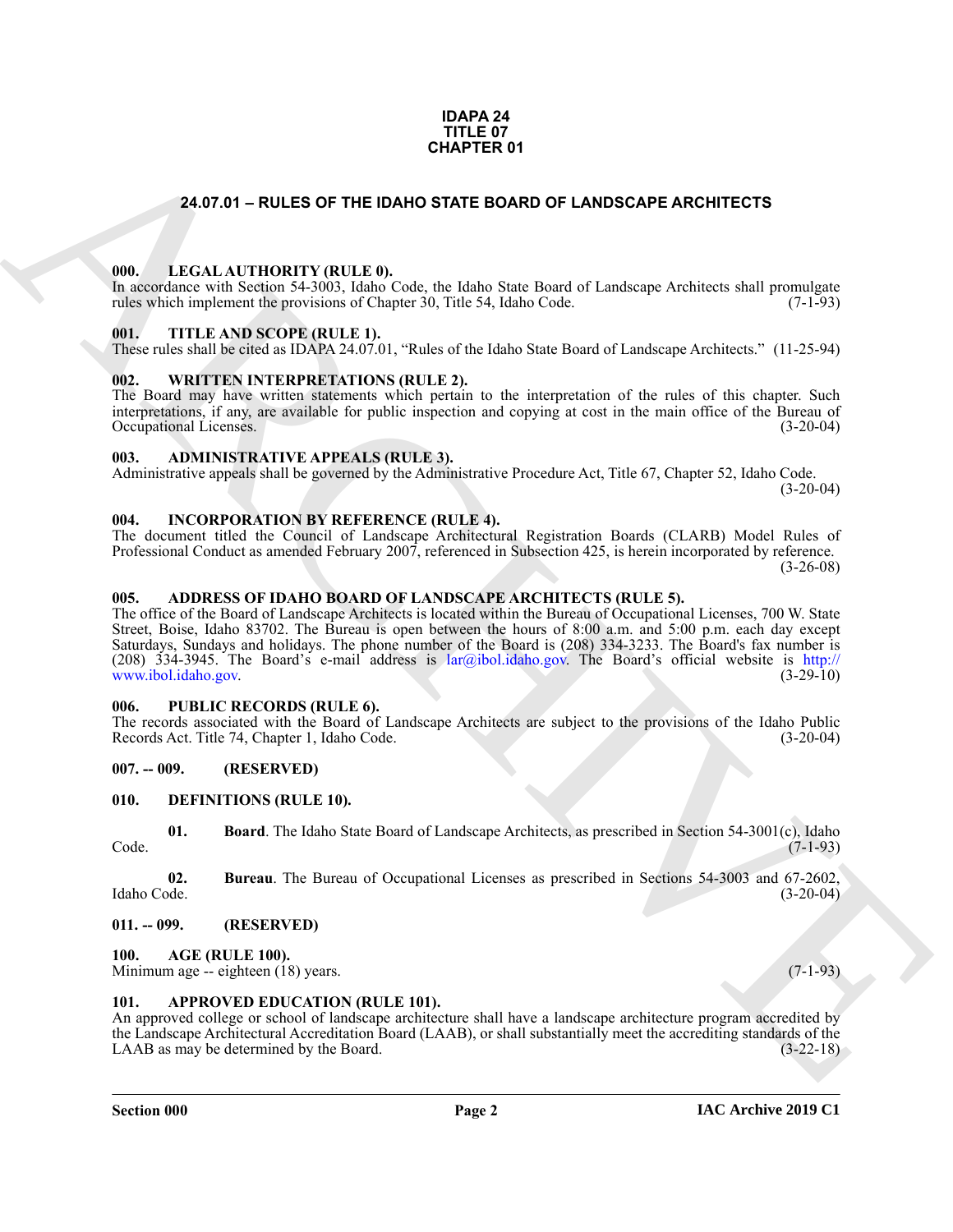## **Bureau of Occupational Licenses**

### *IDAHO ADMINISTRATIVE CODE IDAPA 24.07.01 – Rules of the Idaho*

#### <span id="page-2-14"></span><span id="page-2-0"></span>**102. PRACTICAL EXPERIENCE IN LIEU OF EDUCATION (RULE 102).**

Brain and Conception of the March 2001 State Conception (E) ERG. Brain and Conception of the March 2001 State Conception (E) and Conception (E) and Conception (E) and Conception (E) and Conception (E) and Conception (E) a An applicant shall document at least eight (8) years of actual practical experience in landscape architecture in lieu of graduation from an approved college or school of landscape architecture. Such experience shall establish the applicant's education in those subjects and areas contained in the curriculum of an approved college or school of landscape architecture. No less than fifty percent (50%) of such practical experience shall be under the supervision of a licensed landscape architect. (3-20-04)

#### <span id="page-2-1"></span>**103. -- 199. (RESERVED)**

#### <span id="page-2-6"></span><span id="page-2-2"></span>**200. APPLICATION (RULE 200).**

Each applicant for licensure shall submit a complete application together with the required fees to the Board. An application shall be made on the uniform application form adopted by the Board and furnished to the applicant by the Bureau. An application shall not be reviewed by the Board until all required information is furnished and the required fees paid. (3-20-04)

#### <span id="page-2-7"></span><span id="page-2-3"></span>**201. APPLICATION FORM (RULE 201).**

<span id="page-2-11"></span>**01. Reference Requirements**. Applicants are required to furnish the Board with four (4) references. Two (2) of the references must be from currently licensed Landscape Architects. The remaining two (2) may be licensed landscape architects, licensed engineers, licensed architects, or any combination thereof. All references must be from competent individuals who are well acquainted with the applicant's character and professional ability.

 $(3-29-10)$ 

**02. Materials Submitted to Board**. All required applications, statements, fees and other documentation must be submitted to the Board in care of the Bureau of Occupational Licenses, and shall include: (3-20-04)

<span id="page-2-10"></span>**a.** A passport photograph taken within thirty (30) days of the date of application; (3-20-04)

**b.** Documentation of being at least eighteen (18) years of age at the time of application; and (3-20-04)

**c.** Either certification of graduation from an approved college or school of landscape architecture; or  $(3-20-04)$ 

**d.** Documentation of all actual landscape architectural or other applicable experience signed by the person under whose supervision the work was performed, giving kind and type of work done, together with dates of employment; and (3-20-14)

<span id="page-2-9"></span><span id="page-2-8"></span>**e.** Proof of successful passage of an examination approved by the Board. (3-20-14)

**03. Deadlines**. To be considered by the Board, completed applications must be received by the Bureau prior to the next scheduled meeting of the Board. (3-20-14)

**04. Inactive Applications**. Applications on file with the Board where an applicant has failed to respond to a Board request or where the applications have lacked activity for twelve (12) consecutive months shall be deemed denied and shall be terminated upon thirty (30) days written notice unless good cause is established to the Board. (3-20-14)

#### <span id="page-2-4"></span>**202. -- 249. (RESERVED)**

#### <span id="page-2-12"></span><span id="page-2-5"></span>**250. LANDSCAPE ARCHITECT-IN-TRAINING (RULE 250).**

An individual may represent themselves as a landscape architect-in-training only under the following conditions:  $(3-20-04)$ 

<span id="page-2-13"></span>**01. Qualifications**. Any person who is at least eighteen (18) years of age and has graduated from an approved college or school of landscape architecture, or who documents at least eight (8) years of actual practical experience in landscape architecture approved by the Board. (3-20-04)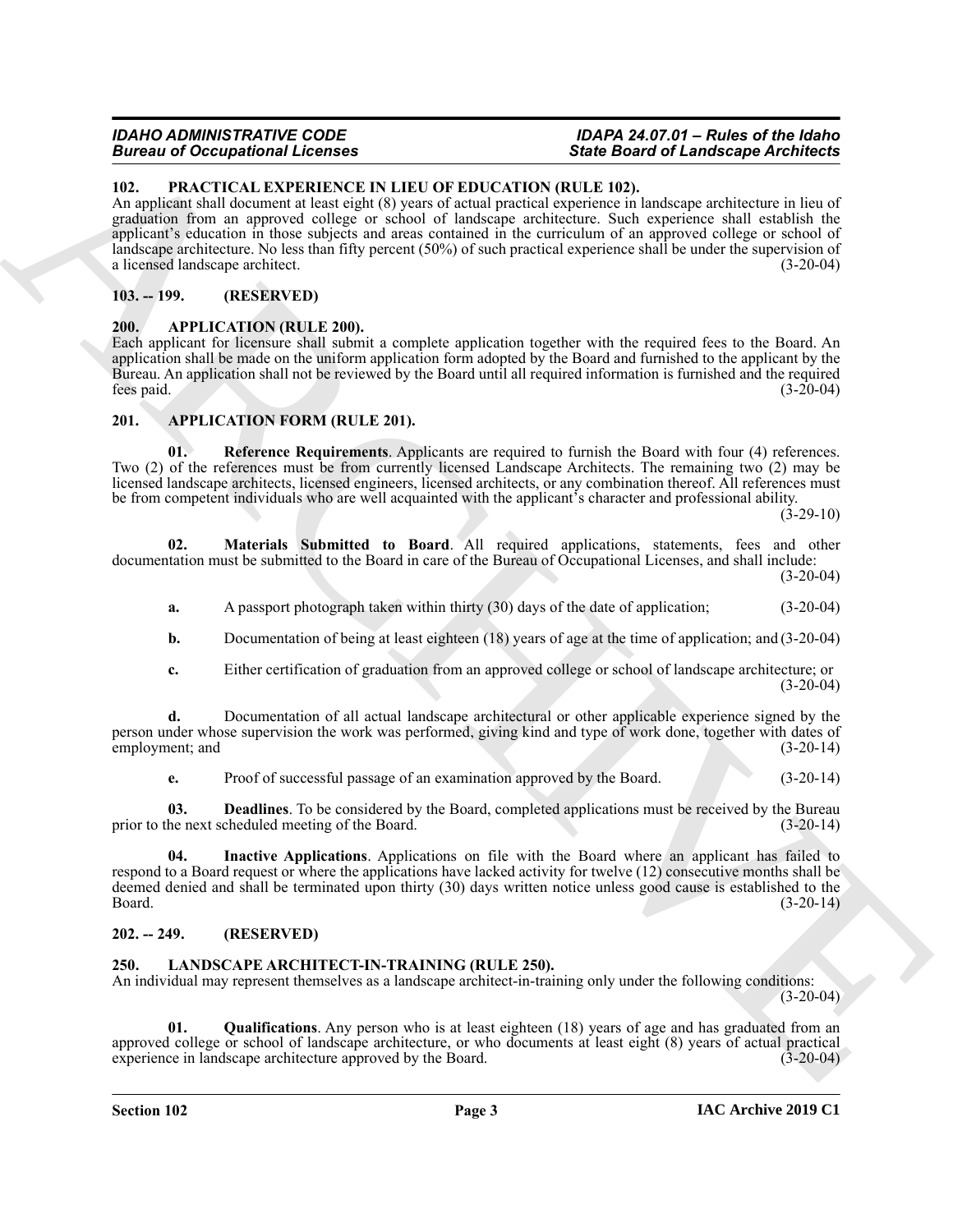## **Bureau of Occupational Licenses**

## *IDAHO ADMINISTRATIVE CODE IDAPA 24.07.01 – Rules of the Idaho*

<span id="page-3-20"></span>**02. Supervision**. Each landscape architect-in-training shall be employed by and work under the direct supervision of an Idaho licensed landscape architect. Any change in supervision shall require a new application and registration. (3-26-08) registration. (3-26-08)

<span id="page-3-19"></span><span id="page-3-18"></span>**03. Prohibitions**. A landscape architect-in-training shall not sign or seal any plan, specification, or other document, and shall not engage in the practice of landscape architecture except under the direct supervision of an Idaho licensed landscape architect. (3-20-04)

**Since the offering the control of the control of the symptoms of the symptoms of the symptoms of the control of the symptoms of the symptoms of the symptoms of the symptoms of the symptoms of the symptoms of the symptoms Registration**. Each landscape architect-in-training shall register with the Board on forms provided by the Bureau of Occupational Licenses that shall include the application fee and the names and addresses of their employer, and supervisor. (3-26-08) (3-26-08)

<span id="page-3-21"></span>**05. Termination**. A registration for a landscape architect-in-training shall not exceed a total of six (6)  $years.$  (3-26-08)

#### <span id="page-3-0"></span>**251. -- 299. (RESERVED)**

#### <span id="page-3-9"></span><span id="page-3-1"></span>**300. EXAMINATIONS (RULE 300).**

The examination prepared by the Council of Landscape Architectural Registration Boards is an approved examination. The Board may approve other examinations it deems appropriate.  $(3-20-14)$ 

<span id="page-3-11"></span>**01. Minimum Passing Score**. The minimum passing score for each section of the examination shall be the score as determined by the examination provider. (3-20-14)

<span id="page-3-10"></span>**02. Failing a Section of Exam**. An applicant failing any section of the examination will be required to retake only that section failed. (7-1-93)

#### <span id="page-3-2"></span>**301. (RESERVED)**

#### <span id="page-3-8"></span><span id="page-3-3"></span>**302. ENDORSEMENT (RULE 302).**

The Board may approve the registration and licensure of an applicant who holds a current license in another state and who has successfully passed the Landscape Architect Registration Examination as required by Section 300 or holds a current Council of Landscape Architectural Registration Boards certificate. (3-20-04)

#### <span id="page-3-4"></span>**303. -- 399. (RESERVED)**

#### <span id="page-3-12"></span><span id="page-3-5"></span>**400. FEES (RULE 400).**

Fees are not refundable, therefore, applications should not be filed unless the applicant can meet all requirements. (7-1-93)

<span id="page-3-15"></span><span id="page-3-14"></span><span id="page-3-13"></span>**01. Application Fee**. Application Fee: Seventy-five dollars (\$75). (3-22-18)

**02. Landscape Architect-in-Training Application Fee**. Landscape architect-in-training application fee: Twenty-five dollars  $(\$25)$ .

**03. Examination Fees**. Examination fees will be as established by the Council of Landscape Architectural Registration Boards (CLARB). (3-22-18)

**04. Original License and Annual License Fee**. Original license and annual license fee: One hundred twenty-five dollars  $(\overline{\$125})$ . (3-22-18)

<span id="page-3-22"></span><span id="page-3-17"></span><span id="page-3-16"></span>**05. Reinstatement Fee**. Reinstatement fee is as provided in Section 67-2614, Idaho Code. (3-24-16)

#### <span id="page-3-6"></span>**401. -- 424. (RESERVED)**

#### <span id="page-3-7"></span>**425. RULES OF PROFESSIONAL RESPONSIBILITY (RULE 425).**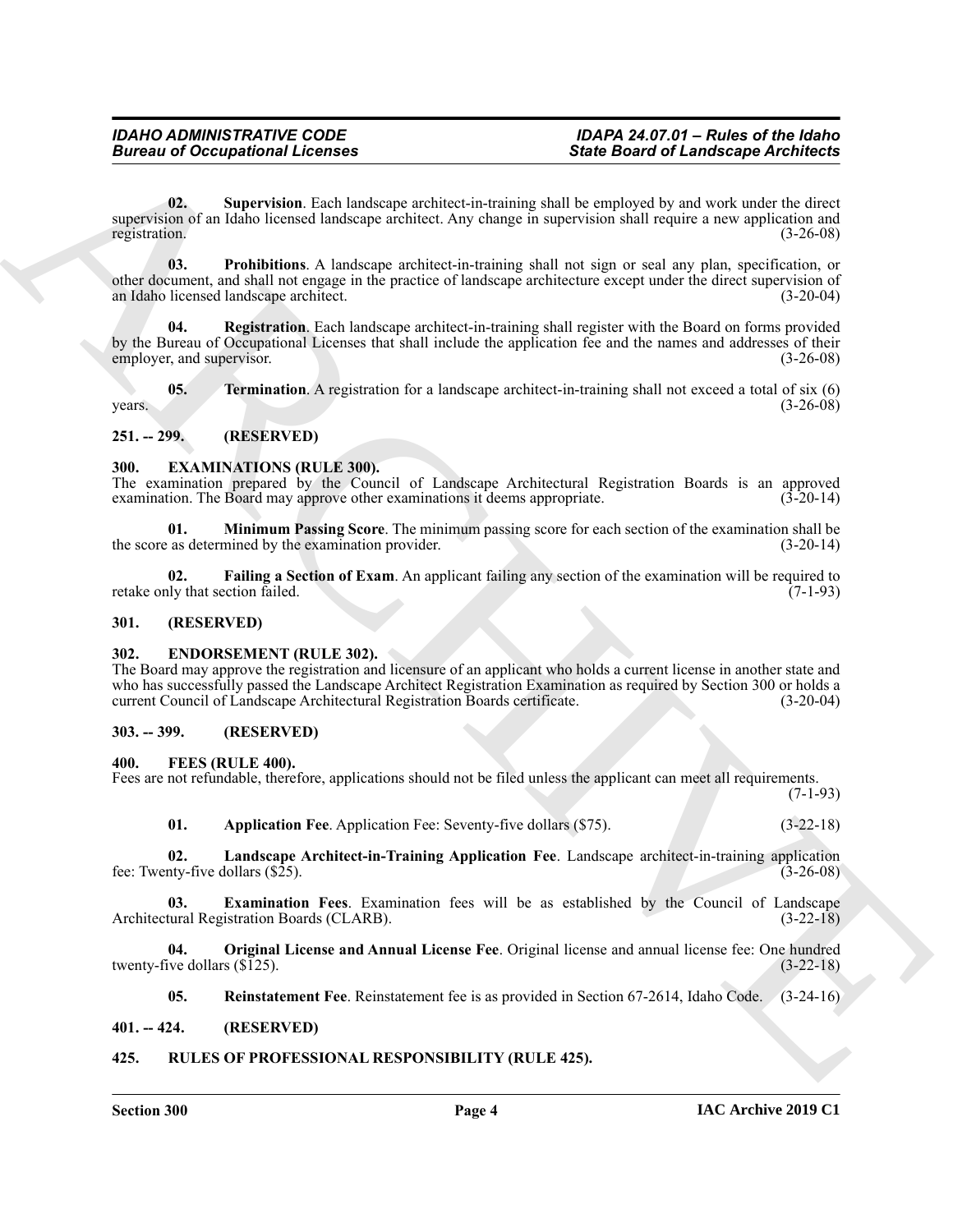Since the other control of the control of the state of the first of the state of the state of the state of the state of the state of the state of the state of the state of the state of the state of the state of the state **01. Rules of Professional Responsibility**. Pursuant to Section 004 of these rules, the CLARB model rules of professional conduct, as incorporated, are the Rules of Professional Responsibility for all Idaho licensed<br>(3-29-10) (3-29-10) landscape architects.

<span id="page-4-12"></span><span id="page-4-11"></span>**02. Violation of the Rules of Professional Responsibility**. The Board will take action against a licensee under Section 54-3004(5), Idaho Code, who is found in violation of the Rules of Professional Responsibility.  $(3-20-04)$ 

<span id="page-4-0"></span>**426. -- 449. (RESERVED)**

#### <span id="page-4-7"></span><span id="page-4-1"></span>**450. DISCIPLINE (RULE 450).**

<span id="page-4-8"></span>**01. Civil Fine**. The Board may impose a civil fine not to exceed one thousand dollars (\$1,000) upon a licensed landscape architect for each violation of Section 54-3004, Idaho Code. (3-18-99)

<span id="page-4-9"></span>**02. Costs and Fees**. The Board may order a licensed landscape architect to pay the costs and fees incurred by the Board in the investigation or prosecution of the licensee for violation of Section 54-3004, Idaho Code. (3-18-99)

<span id="page-4-2"></span>**451. -- 499. (RESERVED)**

#### <span id="page-4-10"></span><span id="page-4-3"></span>**500. MEETINGS (RULE 500).**

Board meetings will be held at least twice yearly and at such other times as the Board deems necessary. (3-20-14)

<span id="page-4-4"></span>**501. -- 599. (RESERVED)**

#### <span id="page-4-5"></span>**600. RULEMAKING HISTORY PRIOR TO JULY 1, 1993 (RULE 600).**

Re-adopt all existing Rules, to be effective August 18, 1992. (7-1-93)

<span id="page-4-6"></span>**601. -- 999. (RESERVED)**